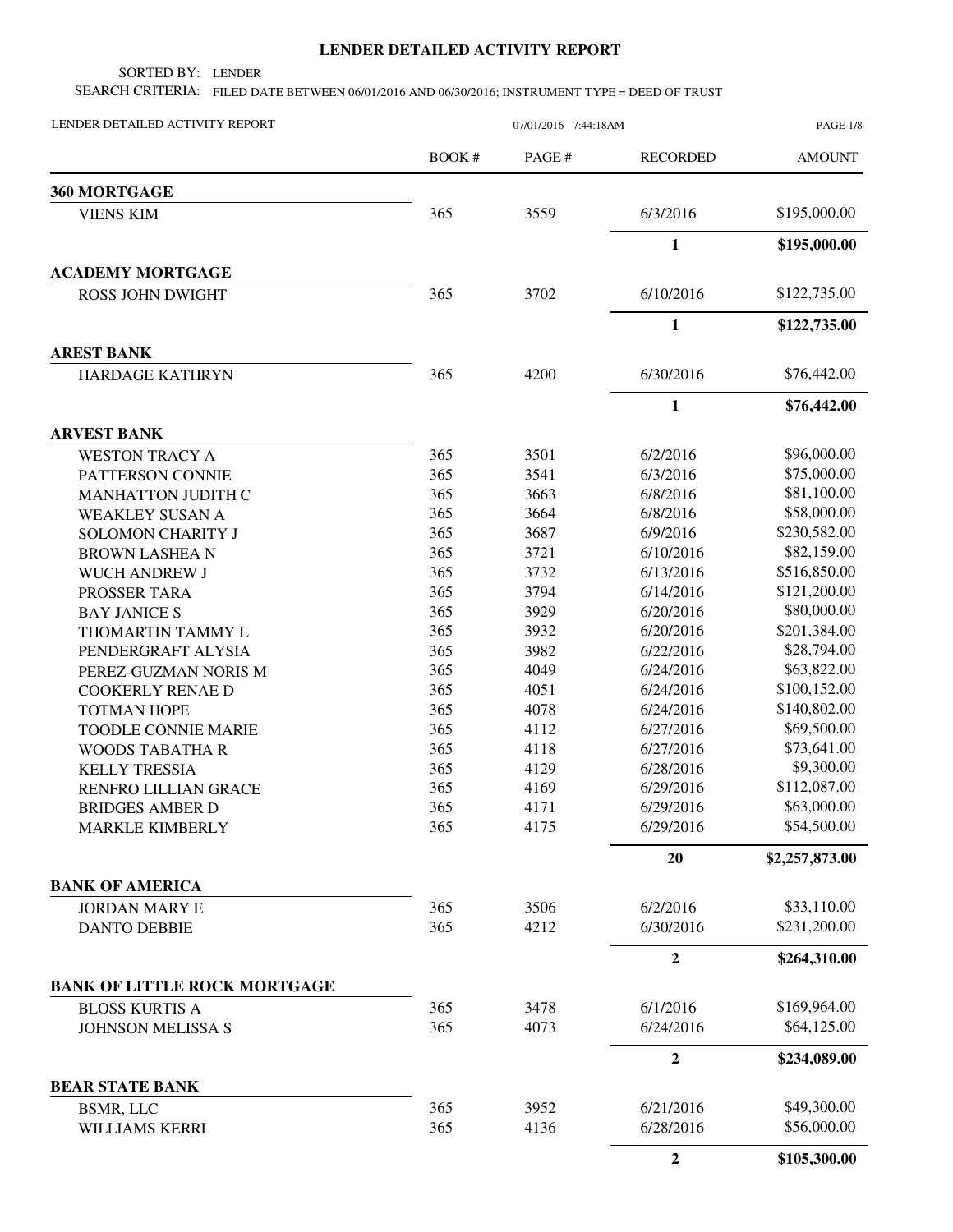| LENDER DETAILED ACTIVITY REPORT                     | 07/01/2016 7:44:18AM |        |                 | <b>PAGE 2/8</b> |
|-----------------------------------------------------|----------------------|--------|-----------------|-----------------|
|                                                     | BOOK #               | PAGE # | <b>RECORDED</b> | <b>AMOUNT</b>   |
| <b>BLUCURRENT CREDIT UNION</b>                      |                      |        |                 |                 |
| <b>KEYSER VALERIE M</b>                             | 365                  | 3580   | 6/6/2016        | \$15,000.00     |
|                                                     |                      |        | $\mathbf{1}$    | \$15,000.00     |
| <b>BMO HARRIS BANK</b>                              |                      |        |                 |                 |
| PATRUM DANNY                                        | 365                  | 3966   | 6/21/2016       | \$557,000.00    |
|                                                     |                      |        | $\mathbf{1}$    | \$557,000.00    |
| <b>BOYER JAMES A</b><br>VIGIL JACOBO ELISEO         | 365                  | 4132   | 6/28/2016       | \$60,000.00     |
|                                                     |                      |        | $\mathbf{1}$    | \$60,000.00     |
| <b>BOYER LINDA</b>                                  |                      |        |                 |                 |
| <b>BOYER JENNIFER LARAE</b>                         | 365                  | 4132   | 6/28/2016       | \$60,000.00     |
|                                                     |                      |        | $\mathbf{1}$    | \$60,000.00     |
| <b>CALIBER HOME LOANS</b><br><b>SIEGFRIED BRIAN</b> | 365                  | 3736   | 6/13/2016       | \$123,290.00    |
|                                                     |                      |        | 1               | \$123,290.00    |
| <b>CAMPBELL CYNTHIA J PC</b>                        |                      |        |                 |                 |
| <b>LANKFORD CALLIE R</b>                            | 365                  | 3641   | 6/7/2016        | \$2,000,000.00  |
|                                                     |                      |        | $\mathbf{1}$    | \$2,000,000.00  |
| <b>CARRINGTON MORTGAGE SERVICES</b>                 |                      |        |                 |                 |
| <b>FARLEY MELISSA B</b>                             | 365                  | 3679   | 6/9/2016        | \$167,775.00    |
|                                                     |                      |        | $\mathbf{1}$    | \$167,775.00    |
| <b>CMH HOMES, INC</b><br><b>WINKLER BARBARA</b>     | 365                  | 3473   | 6/1/2016        | \$0.00          |
|                                                     |                      |        | $\mathbf{1}$    | \$0.00          |
| <b>COMMUNITY BANK &amp; TRUST</b>                   |                      |        |                 |                 |
| <b>BAYLESS LEIGH A</b>                              | 365                  | 3887   | 6/17/2016       | \$231,725.00    |
|                                                     |                      |        | $\mathbf{1}$    | \$231,725.00    |
| <b>COMMUNITY BANK AND TRUST</b>                     |                      |        |                 |                 |
| DEGONIA HOLLY E                                     | 365                  | 3872   | 6/17/2016       | \$121,436.00    |
|                                                     |                      |        | 1               | \$121,436.00    |
| DAS ACQUISITION COMPANY<br>KRUSE DEBORAH L          | 365                  | 3618   | 6/6/2016        | \$87,415.00     |
|                                                     |                      |        | $\mathbf{1}$    | \$87,415.00     |
| <b>ENDEAVOR CAPITAL</b>                             |                      |        |                 |                 |
| <b>GREATHOUSE SHONA</b>                             | 365                  | 3807   | 6/15/2016       | \$129,334.00    |
|                                                     |                      |        | $\mathbf{1}$    | \$129,334.00    |
| <b>FCS FINANCIAL</b>                                |                      |        |                 | \$183,200.00    |
| WASHAM CODY M                                       | 365                  | 4185   | 6/30/2016       |                 |
| FINANCE OF AMERICA REVERSE LLC                      |                      |        | $\mathbf{1}$    | \$183,200.00    |
| <b>JONES GEORGIA E</b>                              | 365                  | 3759   | 6/13/2016       | \$383,250.00    |
|                                                     |                      |        | $\mathbf{1}$    | \$383,250.00    |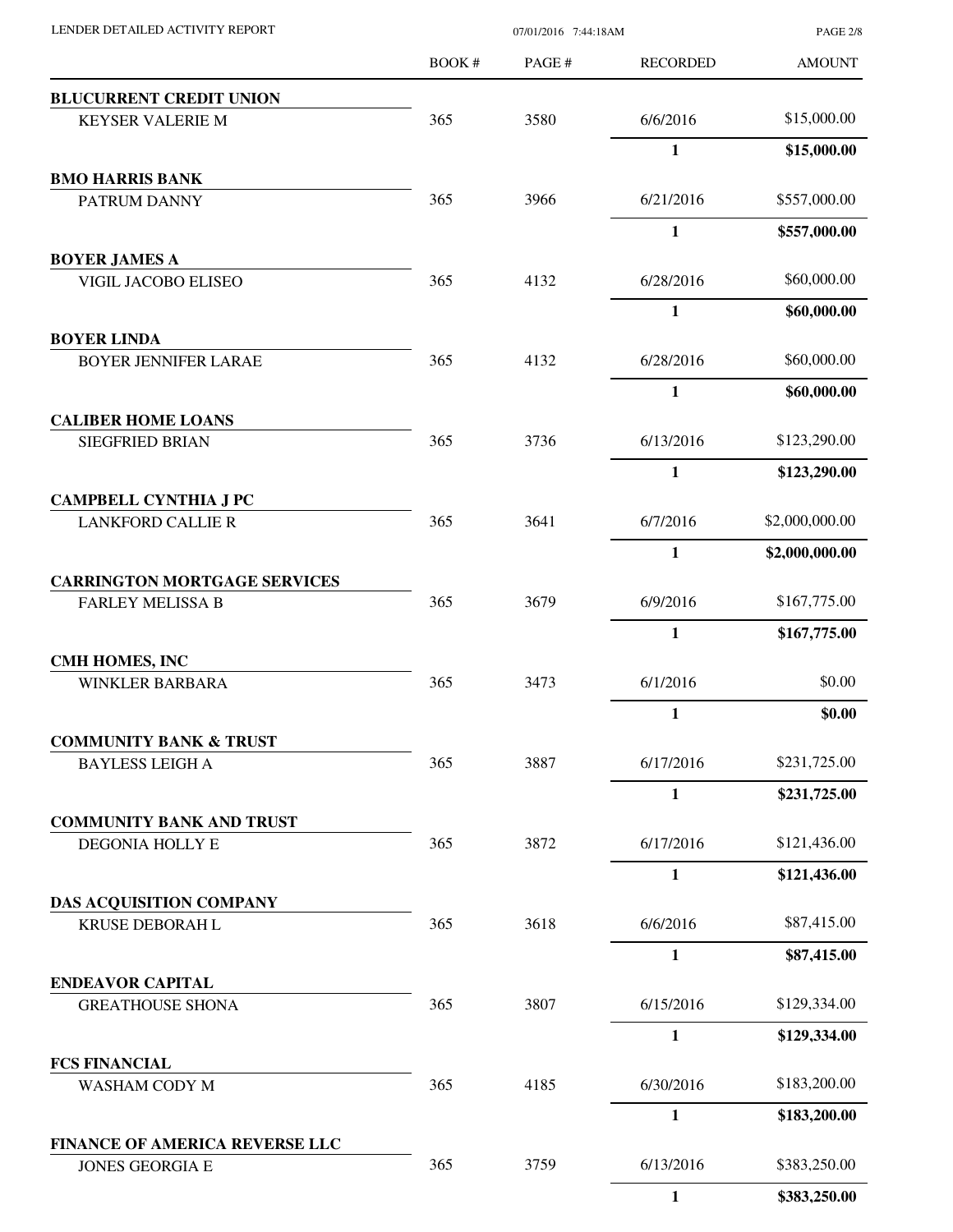PAGE 3/8

|                                                        | <b>BOOK#</b> | PAGE# | <b>RECORDED</b>         | <b>AMOUNT</b> |
|--------------------------------------------------------|--------------|-------|-------------------------|---------------|
| <b>FIRST BANK &amp; TRUST COMPANY</b>                  |              |       |                         |               |
| <b>BROWN MARY M</b>                                    | 365          | 3614  | 6/6/2016                | \$40,511.00   |
|                                                        |              |       | $\mathbf{1}$            | \$40,511.00   |
| <b>FIRST COMMUNITY BANK</b>                            |              |       |                         |               |
| <b>HENSON JENNIFER R</b>                               | 365          | 3650  | 6/7/2016                | \$73,520.00   |
| <b>TIPTON STEVEN C</b>                                 | 365          | 3657  | 6/8/2016                | \$100,000.00  |
| <b>CLINE CARRIE</b>                                    | 365          | 3859  | 6/16/2016               | \$123,290.00  |
| PACKWOOD KATELYNN R                                    | 365          | 3896  | 6/17/2016               | \$148,900.00  |
| <b>WEEMS TIMOTHY</b>                                   | 365          | 3996  | 6/23/2016               | \$35,052.30   |
| GIBBENS CONSTRUCTION AND PROPERTIES, L                 | 365          | 4123  | 6/28/2016               | \$96,850.00   |
|                                                        |              |       | 6                       | \$577,612.30  |
| <b>FIRST STATE BANK OF PURDY</b>                       |              |       |                         |               |
| <b>HARRIS JAN M</b>                                    | 365          | 4045  | 6/24/2016               | \$159,039.00  |
|                                                        |              |       | $\mathbf{1}$            | \$159,039.00  |
| <b>FLAT BRANCH MORTGAGE</b>                            |              |       |                         |               |
| <b>CARUSO ARYELLE C</b>                                | 365          | 3471  | 6/1/2016                | \$157,102.00  |
| <b>ADAMS JENNIFER</b>                                  | 365          | 3705  | 6/10/2016               | \$246,731.00  |
| <b>CARPENTER CHARLES D</b>                             | 365          | 3755  | 6/13/2016               | \$97,108.00   |
| <b>WARD SHELA</b>                                      | 365          | 3819  | 6/15/2016               | \$146,301.00  |
| <b>BOTZOW SAMANTHA</b>                                 | 365          | 4101  | 6/27/2016               | \$275,793.00  |
| <b>CLARK KAREN</b>                                     | 365          | 4134  | 6/28/2016               | \$74,400.00   |
|                                                        |              |       | 6                       | \$997,435.00  |
| FRANKLIN AMERICAN MORTGAGE                             |              |       |                         |               |
| KEITHLY JACOB B                                        | 365          | 3742  | 6/13/2016               | \$206,097.00  |
|                                                        |              |       | 1                       | \$206,097.00  |
| FREEDOM BANK OF SOUTHERN MISSOURI                      |              |       |                         |               |
| <b>GRIFFIN D &amp; M FAMILY TRUST</b>                  | 365          | 3695  | 6/9/2016                | \$350,000.00  |
| <b>JENKINS GREGORY</b>                                 | 365          | 3924  | 6/20/2016               | \$88,000.00   |
| <b>MYERS CHANCE DOUGLAS</b>                            | 365          | 4046  | 6/24/2016               | \$167,000.00  |
|                                                        |              |       | $\overline{\mathbf{3}}$ | \$605,000.00  |
| <b>GATEWAY MORTGAGE</b>                                |              |       |                         |               |
| <b>FOBAIR AMY</b>                                      | 365          | 4069  | 6/24/2016               | \$80,000.00   |
|                                                        |              |       | 1                       | \$80,000.00   |
| <b>GATEWAY MORTGAGE GROUP</b>                          |              |       |                         |               |
| HUBBARD MINDY                                          | 365          | 3466  | 6/1/2016                | \$182,520.00  |
| <b>JOHNSON WILLIAM S</b>                               | 365          | 4080  | 6/24/2016               | \$100,152.00  |
| <b>BOZARTH KATIE B</b>                                 | 365          | 4210  | 6/30/2016               | \$207,100.00  |
|                                                        |              |       | $\mathbf{3}$            | \$489,772.00  |
| <b>GERSHMAN INVESTMENT</b>                             |              |       |                         | \$133,676.00  |
| COX JESSICA M                                          | 365          | 3814  | 6/15/2016               |               |
|                                                        |              |       | $\mathbf{1}$            | \$133,676.00  |
| <b>GOLD CRAIG P TR</b><br>RBC ENTERPRISES LIMITED, INC | 365          | 3920  | 6/20/2016               | \$10,000.00   |
|                                                        |              |       |                         | \$10,000.00   |
|                                                        |              |       | $\mathbf{1}$            |               |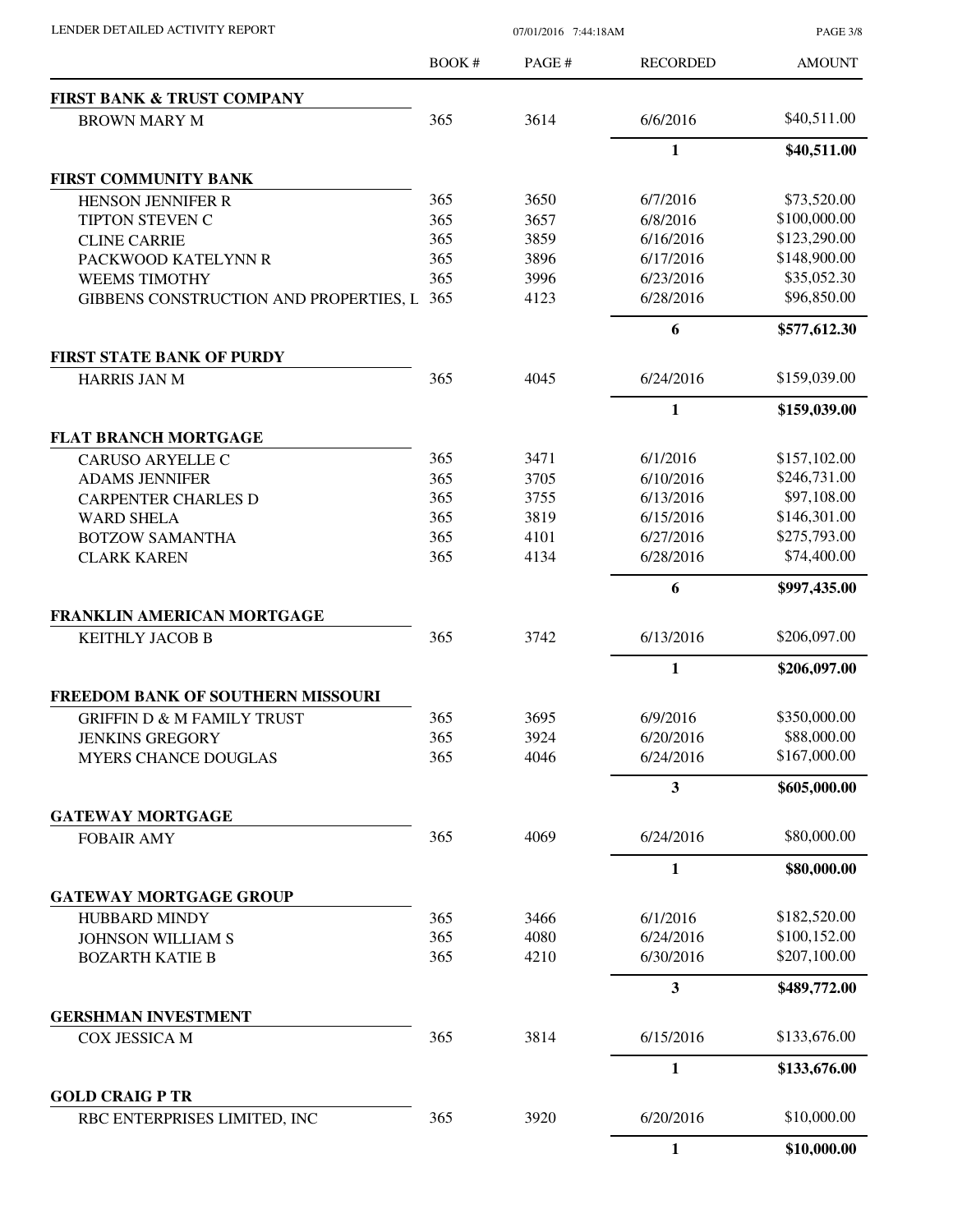|                                                       | BOOK #     | PAGE#        | <b>RECORDED</b>      | <b>AMOUNT</b>              |
|-------------------------------------------------------|------------|--------------|----------------------|----------------------------|
| <b>GOLD MARK K TR</b>                                 |            |              |                      |                            |
| RBC ENTERPRISES LIMITED, INC                          | 365        | 3920         | 6/20/2016            | \$10,000.00                |
|                                                       |            |              | $\mathbf{1}$         | \$10,000.00                |
| <b>GREAT SOUTHERN BANK</b>                            |            |              |                      |                            |
| STOTLER NICHOLAS                                      | 365        | 3486         | 6/1/2016             | \$142,827.00               |
| <b>GILBERT AMY</b>                                    | 365        | 3616         | 6/6/2016             | \$38,000.00                |
| <b>HASLIP MELISSA G</b>                               | 365        | 3713         | 6/10/2016            | \$82,000.00                |
|                                                       |            |              | 3                    | \$262,827.00               |
| <b>GUARANTY BANK</b>                                  |            |              |                      |                            |
| <b>CALL NAOMI</b>                                     | 365        | 3778         | 6/14/2016            | \$245,000.00               |
|                                                       |            |              | 1                    | \$245,000.00               |
| <b>HEATER LEWIS L</b>                                 |            |              |                      |                            |
| <b>ROSS ALETHEA</b>                                   | 365        | 3857         | 6/16/2016            | \$101,000.00               |
|                                                       |            |              | $\mathbf{1}$         | \$101,000.00               |
| <b>HEATER MARILYN F</b><br><b>ROSS TIM</b>            | 365        | 3857         | 6/16/2016            | \$101,000.00               |
|                                                       |            |              | 1                    | \$101,000.00               |
| <b>HERITAGE STATE BANK</b>                            |            |              |                      |                            |
| <b>SOUZA LILLIAN R</b>                                | 365        | 3513         | 6/2/2016             | \$117,500.00               |
|                                                       |            |              | $\mathbf{1}$         | \$117,500.00               |
| <b>HOMETOWN BANK</b>                                  |            |              |                      |                            |
| <b>BOICE JEARAN</b>                                   | 365        | 3602         | 6/6/2016             | \$146,500.00               |
| <b>SNOW AMY E</b>                                     | 365        | 3608         | 6/6/2016             | \$108,700.00               |
| <b>FREUND TERESA R/AKA</b>                            | 365        | 3688         | 6/9/2016             | \$156,100.00               |
| <b>BOICE JASEN E</b>                                  | 365        | 3692         | 6/9/2016             | \$183,200.00               |
| PATTERSON JACKY D                                     | 365        | 3717         | 6/10/2016            | \$120,971.77               |
| RUSSELL AUDREY                                        | 365        | 3772         | 6/14/2016            | \$58,200.00                |
|                                                       |            |              | 6                    | \$773,671.77               |
| <b>HOMETOWN BANK N A</b><br><b>MOSER CONNIE L/AKA</b> | 365        | 4021         | 6/23/2016            | \$260,000.00               |
|                                                       |            |              | $\mathbf{1}$         | \$260,000.00               |
| <b>HUITSING LAURA</b>                                 |            |              |                      |                            |
| <b>GOODSON LARRY</b>                                  | 365        | 4178         | 6/29/2016            | \$153,750.00               |
|                                                       |            |              | 1                    | \$153,750.00               |
| <b>HUITSING PETER</b>                                 |            |              |                      |                            |
| <b>GOODSON CHRISTIE</b>                               | 365        | 4178         | 6/29/2016            | \$153,750.00               |
|                                                       |            |              | 1                    | \$153,750.00               |
| <b>INTERBANK</b>                                      |            |              |                      |                            |
| CONTINENTAL OVERSEAS LLC                              | 365        | 3683         | 6/9/2016             | \$2,304,594.00             |
|                                                       |            |              | $\mathbf{1}$         | \$2,304,594.00             |
| <b>JOPLIN METRO CREDIT UNION</b>                      |            |              |                      |                            |
| <b>SARSON GEORGE</b><br><b>HURN PATRICK</b>           | 365<br>365 | 3457<br>3615 | 6/1/2016<br>6/6/2016 | \$60,000.00<br>\$33,000.00 |
|                                                       |            |              |                      |                            |
|                                                       |            |              | $\overline{2}$       | \$93,000.00                |

LENDER DETAILED ACTIVITY REPORT 07/01/2016 7:44:18AM

PAGE 4/8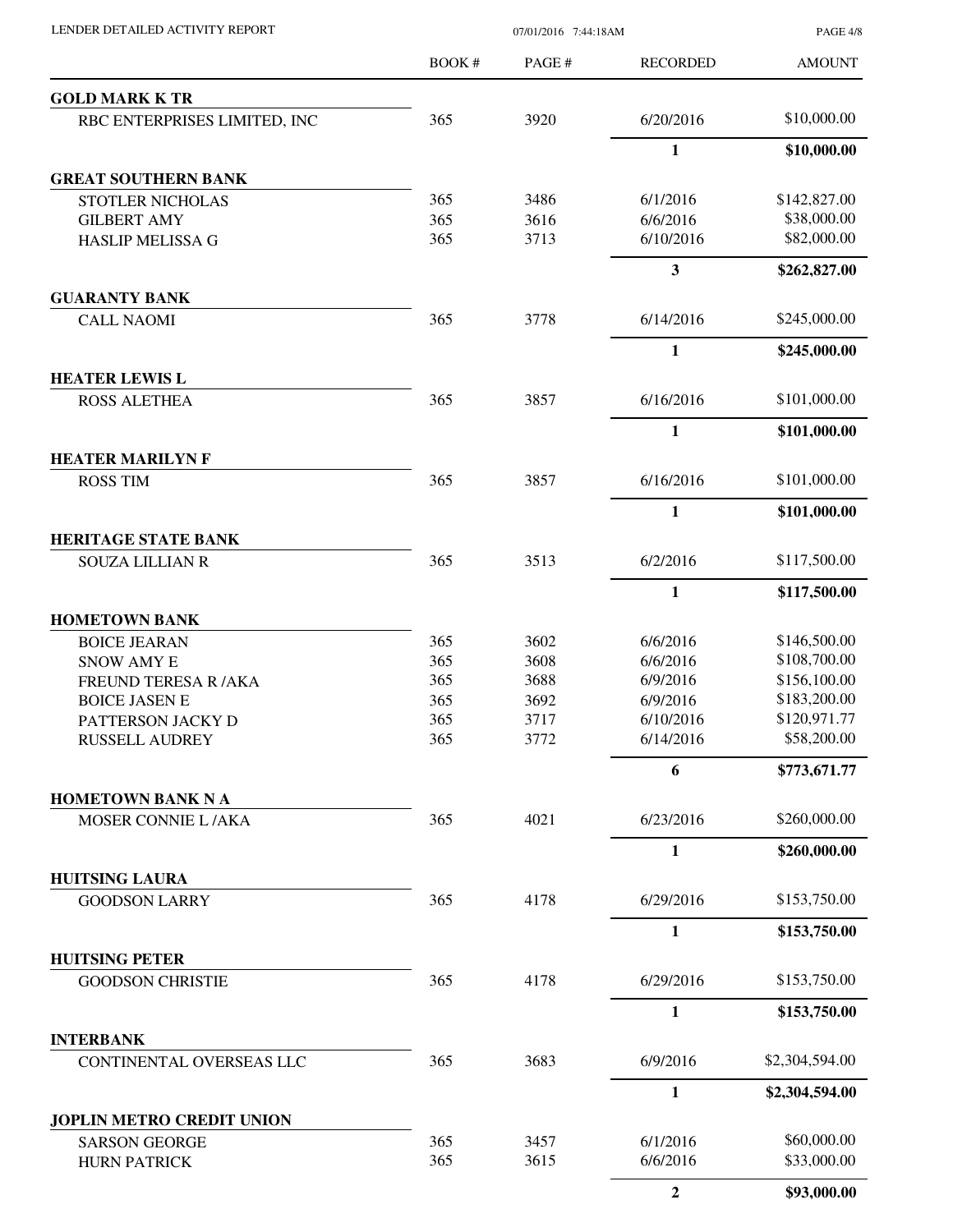| LENDER DETAILED ACTIVITY REPORT                       |       | 07/01/2016 7:44:18AM |                 |                              |
|-------------------------------------------------------|-------|----------------------|-----------------|------------------------------|
|                                                       | BOOK# | PAGE#                | <b>RECORDED</b> | <b>AMOUNT</b>                |
| <b>JPMORGAN CHASE BANK</b>                            |       |                      |                 |                              |
| <b>KEELE LISA D</b>                                   | 365   | 3817                 | 6/15/2016       | \$89,344.00                  |
|                                                       |       |                      | $\mathbf{1}$    | \$89,344.00                  |
| <b>KELLY CAROLYN D TR</b>                             |       |                      |                 |                              |
| PETERS INVESTMENTS, LLC                               | 365   | 3517                 | 6/2/2016        | \$165,000.00                 |
|                                                       |       |                      | $\mathbf{1}$    | \$165,000.00                 |
| <b>LAMAR BANK AND TRUST</b><br><b>MARTIN ANDREA C</b> | 365   | 3879                 | 6/17/2016       | \$108,000.00                 |
|                                                       |       |                      | $\mathbf{1}$    | \$108,000.00                 |
| <b>LEDBETTER CARL E TRUST</b>                         |       |                      |                 |                              |
| <b>ALFORD DALE</b>                                    | 365   | 4014                 | 6/23/2016       | \$70,000.00                  |
|                                                       |       |                      | $\mathbf{1}$    | \$70,000.00                  |
| <b>MEGA CAPITAL FUNDING</b>                           |       |                      |                 |                              |
| LITTRELL JAMES A                                      | 365   | 3514                 | 6/2/2016        | \$142,704.00                 |
|                                                       |       |                      | 1               | \$142,704.00                 |
| <b>MID-MISSOURI BANK</b><br>A & B ESSENTIALS, LLC     | 365   | 3521                 | 6/2/2016        | \$91,000.00                  |
| A & B ESSENTIALS, LLC                                 | 365   | 3564                 | 6/3/2016        | \$91,000.00                  |
| <b>HAASE AMBER J</b>                                  | 365   | 3847                 | 6/16/2016       | \$93,000.00                  |
| <b>HAASE AMBER J</b>                                  | 365   | 3848                 | 6/16/2016       | \$93,000.00                  |
| <b>ROBBINS CALEB</b>                                  | 365   | 4215                 | 6/30/2016       | \$101,500.00                 |
|                                                       |       |                      | 5               | \$469,500.00                 |
| <b>MORTGAGE RESEARCH CENTER</b><br>WRIGHT RICHARD C   | 365   | 3801                 | 6/15/2016       | \$106,000.00                 |
|                                                       |       |                      | 1               | \$106,000.00                 |
| NEW DAY FINANCIAL                                     |       |                      |                 |                              |
| MCCLAIN KATHERINE E                                   | 365   | 3811                 | 6/15/2016       | \$120,000.00                 |
|                                                       |       |                      | $\mathbf{1}$    | \$120,000.00                 |
| <b>OAKSTAR BANK</b>                                   |       |                      |                 |                              |
| <b>SACHS MESCHELL</b>                                 | 365   | 3750                 | 6/13/2016       | \$520,000.00<br>\$520,000.00 |
| <b>ORIGIN BANK</b>                                    |       |                      | 1               |                              |
| <b>HALL JESSE</b>                                     | 365   | 3510                 | 6/2/2016        | \$217,800.00                 |
|                                                       |       |                      | $\mathbf{1}$    | \$217,800.00                 |
| PEOPLES BANK                                          |       |                      |                 |                              |
| PROFITT CHRISTY                                       | 365   | 3572                 | 6/3/2016        | \$158,400.00                 |
| TURNER ERIN MICHELLE                                  | 365   | 3601                 | 6/6/2016        | \$198,500.00                 |
| <b>ROGERS JENNIFER</b>                                | 365   | 3633                 | 6/7/2016        | \$192,000.00                 |
| <b>ROGERS JENNIFER</b>                                | 365   | 3634                 | 6/7/2016        | \$36,000.00                  |
| <b>KERN ERIN ELIZABETH</b>                            | 365   | 3915                 | 6/20/2016       | \$256,000.00                 |
| <b>SKAGGS LACY</b>                                    | 365   | 3977                 | 6/22/2016       | \$119,000.00                 |
| <b>JOHNSON ROBIN M</b>                                | 365   | 4205                 | 6/30/2016       | \$85,500.00                  |
|                                                       |       |                      | $\overline{7}$  | \$1,045,400.00               |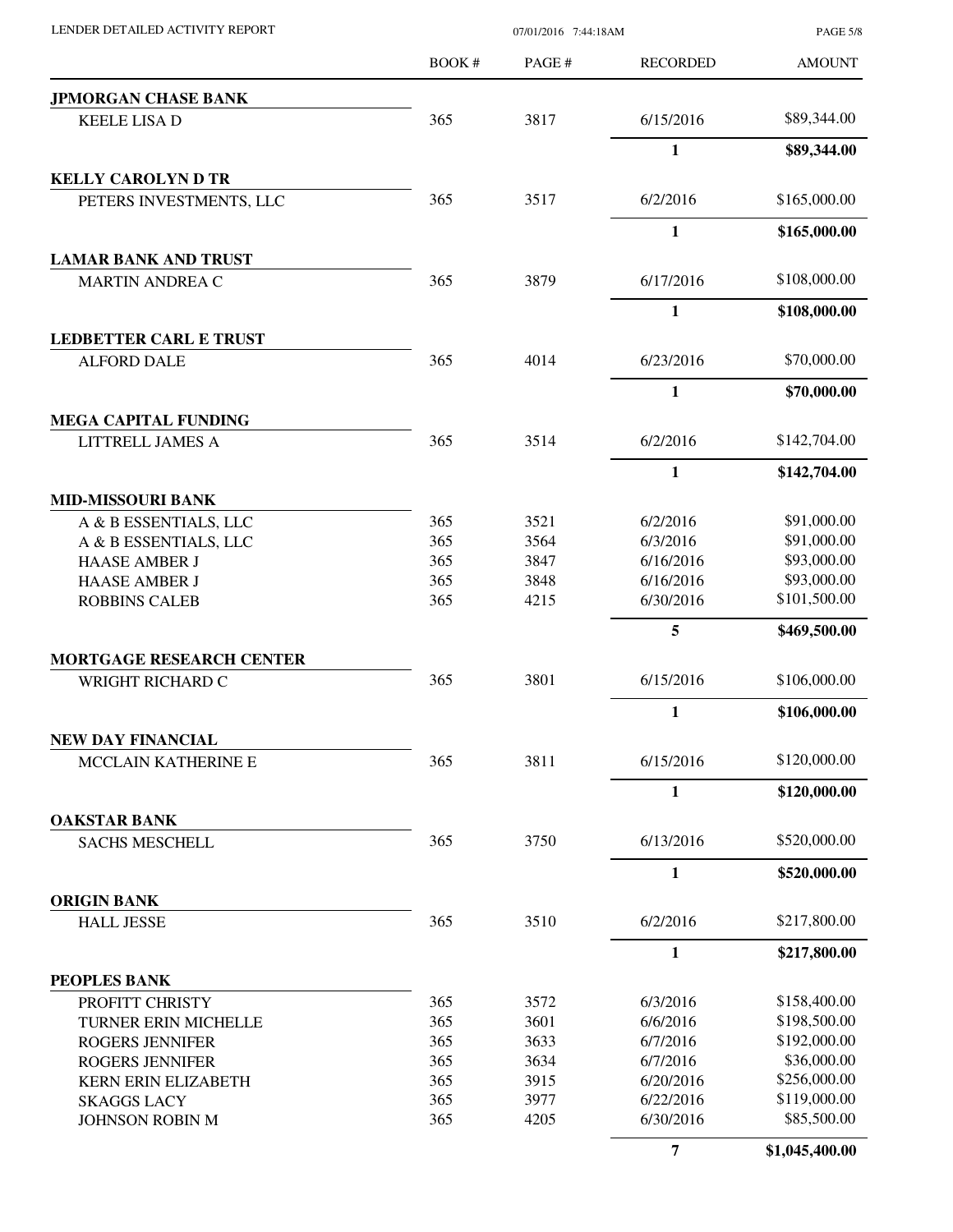LENDER DETAILED ACTIVITY REPORT 07/01/2016 7:44:18AM

PAGE 6/8

|                                                                | <b>BOOK#</b> | PAGE# | <b>RECORDED</b>         | <b>AMOUNT</b>  |
|----------------------------------------------------------------|--------------|-------|-------------------------|----------------|
| PEOPLES BANK OF SENECA                                         |              |       |                         |                |
| <b>PARRIGON ERIN</b>                                           | 365          | 4053  | 6/24/2016               | \$202,500.00   |
|                                                                |              |       | $\mathbf{1}$            | \$202,500.00   |
| <b>PINNACLE BANK</b>                                           |              |       |                         |                |
| TRI STAR PROPERTIES, LLC                                       | 365          | 3918  | 6/20/2016               | \$1,885,000.00 |
|                                                                |              |       | $\mathbf{1}$            | \$1,885,000.00 |
| PREMIER HOME MORTGAGE                                          |              |       |                         |                |
| LODICO LANISHA L                                               | 365          | 3671  | 6/8/2016                | \$76,812.00    |
| <b>HALL MICHELLE R</b>                                         | 365          | 3844  | 6/16/2016               | \$82,262.00    |
| TRIMBLE JUDITH K                                               | 365          | 4085  | 6/27/2016               | \$71,505.00    |
| <b>COOPER LINDSEY N</b>                                        | 365          | 4214  | 6/30/2016               | \$77,532.00    |
|                                                                |              |       | $\overline{\mathbf{4}}$ | \$308,111.00   |
| PRMIER HOME MORTGAGE                                           |              |       |                         |                |
| <b>HARRISON JOSHUA D</b>                                       | 365          | 3561  | 6/3/2016                | \$152,192.00   |
|                                                                |              |       | $\mathbf{1}$            | \$152,192.00   |
| <b>QUICKEN LOANS</b>                                           |              |       |                         |                |
| WILLIAMS KATHRYN A                                             | 365          | 3595  | 6/6/2016                | \$98,210.00    |
| <b>ADAMS DEBRA A</b>                                           | 365          | 3731  | 6/13/2016               | \$116,800.00   |
| <b>HARRIS MELISSA</b>                                          | 365          | 3774  | 6/14/2016               | \$135,990.00   |
| <b>HAWKINS THOMAS G</b>                                        | 365          | 3786  | 6/14/2016               | \$114,587.00   |
| <b>MCLAIN LAURETTA</b>                                         | 365          | 3787  | 6/14/2016               | \$70,721.00    |
| <b>SILVEY HENRY DAVID</b>                                      | 365          | 3789  | 6/14/2016               | \$82,189.00    |
| <b>WIMER BARRY J</b>                                           | 365          | 3816  | 6/15/2016               | \$217,260.00   |
| <b>BENFORD JESSICA B</b>                                       | 365          | 3885  | 6/17/2016               | \$60,385.00    |
| HARPER DOUGLAS W                                               | 365          | 4138  | 6/28/2016               | \$240,000.00   |
|                                                                |              |       | $\boldsymbol{9}$        | \$1,136,142.00 |
| <b>RURAL HOUSING</b>                                           |              |       |                         |                |
| CAUDELL JUANITA K                                              | 365          | 3842  | 6/16/2016               | \$91,000.00    |
|                                                                |              |       | 1                       | \$91,000.00    |
| <b>SECRETARY OF HOUSING</b>                                    |              |       |                         |                |
| <b>JONES GEORGIA E</b>                                         | 365          | 3760  | 6/13/2016               | \$383,250.00   |
| <b>GREGORY CHRISTINA</b>                                       | 365          | 3972  | 6/22/2016               | \$10,198.48    |
|                                                                |              |       | $\boldsymbol{2}$        | \$393,448.48   |
| <b>SECURITY BANK</b>                                           |              |       |                         |                |
| EXIT-ONE, LLC                                                  | 365          | 3715  | 6/10/2016               | \$103,500.00   |
|                                                                |              |       | $\mathbf{1}$            | \$103,500.00   |
| <b>SECURITY BANK OF SOUTHWEST MISSOURI</b><br>HUMPHREY LORNA B | 365          | 4154  | 6/29/2016               | \$10,800.00    |
|                                                                |              |       |                         |                |
|                                                                |              |       | 1                       | \$10,800.00    |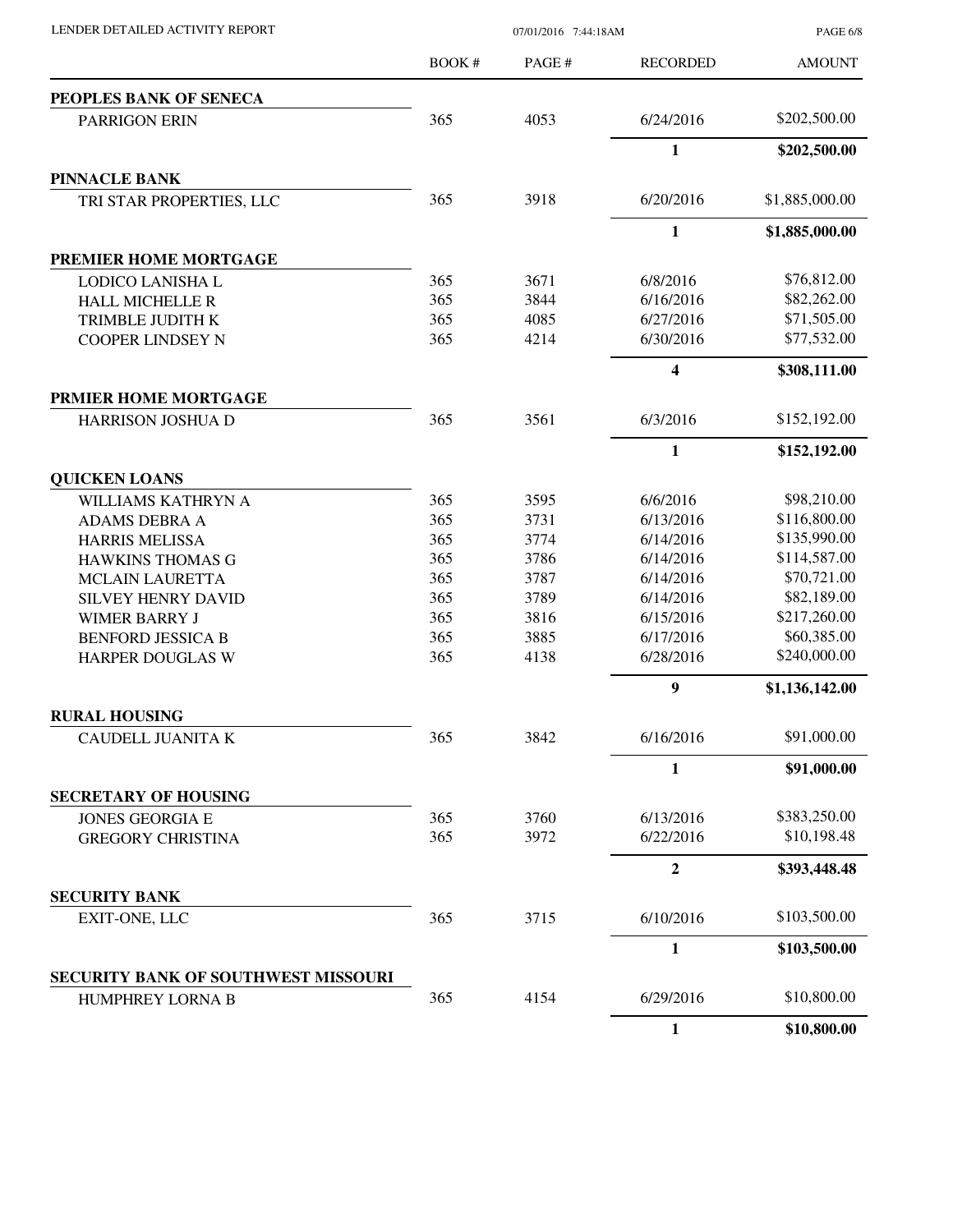PAGE 7/8

|                                                 | <b>BOOK#</b> | PAGE# | <b>RECORDED</b> | <b>AMOUNT</b>  |
|-------------------------------------------------|--------------|-------|-----------------|----------------|
| <b>SOUTHWEST MISSOURI BANK</b>                  |              |       |                 |                |
| <b>BARKLEY G JANET</b>                          | 365          | 3472  | 6/1/2016        | \$10,000.00    |
| PARKMAN JOY                                     | 365          | 3500  | 6/2/2016        | \$90,000.00    |
| <b>ROBB DAVID</b>                               | 365          | 3549  | 6/3/2016        | \$31,000.00    |
| POLLEY SARAH                                    | 365          | 3550  | 6/3/2016        | \$47,600.00    |
| <b>DEMENT MARIE</b>                             | 365          | 3551  | 6/3/2016        | \$48,000.00    |
| <b>ANDERSON LETTISHA R</b>                      | 365          | 3552  | 6/3/2016        | \$15,600.00    |
| TURLEY PATRICIA A                               | 365          | 3567  | 6/3/2016        | \$20,000.00    |
| <b>TALLEY KRISTY</b>                            | 365          | 3622  | 6/6/2016        | \$136,000.00   |
| <b>KINSLEY TARA</b>                             | 365          | 3644  | 6/7/2016        | \$266,500.00   |
| <b>FARRELL JANICE P</b>                         | 365          | 3648  | 6/7/2016        | \$41,600.00    |
| <b>ROGERS RICHARD</b>                           | 365          | 3660  | 6/8/2016        | \$133,000.00   |
| <b>BODY BOBBY JO</b>                            | 365          | 3661  | 6/8/2016        | \$375,000.00   |
| <b>CRISTY MARSHA</b>                            | 365          | 3712  | 6/10/2016       | \$50,000.00    |
| <b>ECKHARD VALERIE M</b>                        | 365          | 3780  | 6/14/2016       | \$30,000.00    |
| <b>SHOCKEY CASSIE</b>                           | 365          | 3899  | 6/17/2016       | \$99,170.00    |
| <b>BRADLEY MARISSA M</b>                        | 365          | 3901  | 6/17/2016       | \$112,000.00   |
|                                                 | 365          | 3926  | 6/20/2016       | \$125,964.00   |
| <b>MCLEES JUSTIN</b>                            |              |       |                 |                |
| <b>CHILDERS ALICIA FAYE</b>                     | 365          | 3927  | 6/20/2016       | \$114,500.00   |
| CORAM DEO LAND, LLC                             | 365          | 3928  | 6/20/2016       | \$70,000.00    |
| MILLMAN MARY DANA                               | 365          | 4097  | 6/27/2016       | \$37,600.00    |
| KUMOROWSKI THOMAS J                             | 365          | 4105  | 6/27/2016       | \$46,750.00    |
| <b>BESSMAN JUSTIN</b>                           | 365          | 4107  | 6/27/2016       | \$150,000.00   |
| <b>BESSMAN SUSAN APRIL TR</b>                   | 365          | 4108  | 6/27/2016       | \$30,000.00    |
| <b>TALLEY KRISTY</b>                            | 365          | 4176  | 6/29/2016       | \$0.00         |
|                                                 |              |       | 24              | \$2,080,284.00 |
| <b>STATE FARM BANK</b>                          |              |       |                 |                |
| <b>CONDUFF RICKY C</b>                          | 365          | 4036  | 6/24/2016       | \$200,000.00   |
|                                                 |              |       | $\mathbf{1}$    | \$200,000.00   |
| THE CORNERSTONE BANK                            |              |       |                 |                |
| <b>STEELE CHARLES P</b>                         | 365          | 3451  | 6/1/2016        | \$201,625.03   |
| <b>RUIZ ISIDRO</b>                              | 365          | 3519  | 6/2/2016        | \$100,000.00   |
|                                                 |              |       | 2               | \$301,625.03   |
| THE FIRST NATIONAL BANK & TRUST COMPANY OF VINI |              |       |                 |                |
| PYLE PATRICIA M                                 | 365          | 3733  | 6/13/2016       | \$84,500.00    |
|                                                 |              |       | 1               | \$84,500.00    |
| <b>USBANK</b><br><b>OLESEN KIM ALLEN</b>        | 365          | 3504  | 6/2/2016        | \$85,000.00    |
|                                                 |              |       |                 | \$20,000.00    |
| <b>OLESEN KIM ALLEN</b>                         | 365          | 3636  | 6/7/2016        |                |
| <b>CALTON CHYENNE R</b>                         | 365          | 3638  | 6/7/2016        | \$150,000.00   |
| <b>KEELER JANICE K</b>                          | 365          | 3643  | 6/7/2016        | \$33,800.00    |
| <b>SAI KIRPA LLC</b>                            | 365          | 3960  | 6/21/2016       | \$206,400.00   |
|                                                 |              |       | 5               | \$495,200.00   |
| <b>UMB BANK</b>                                 |              |       |                 |                |
| <b>GREEN MELISSA J</b>                          | 365          | 3961  | 6/21/2016       | \$83,000.00    |
|                                                 |              |       | $\mathbf{1}$    | \$83,000.00    |
| UNITED SHORE FINANCIAL SERVICES                 | 365          | 3740  | 6/13/2016       | \$118,314.00   |
| PIERCE SHARON J                                 |              |       |                 |                |
|                                                 |              |       | 1               | \$118,314.00   |